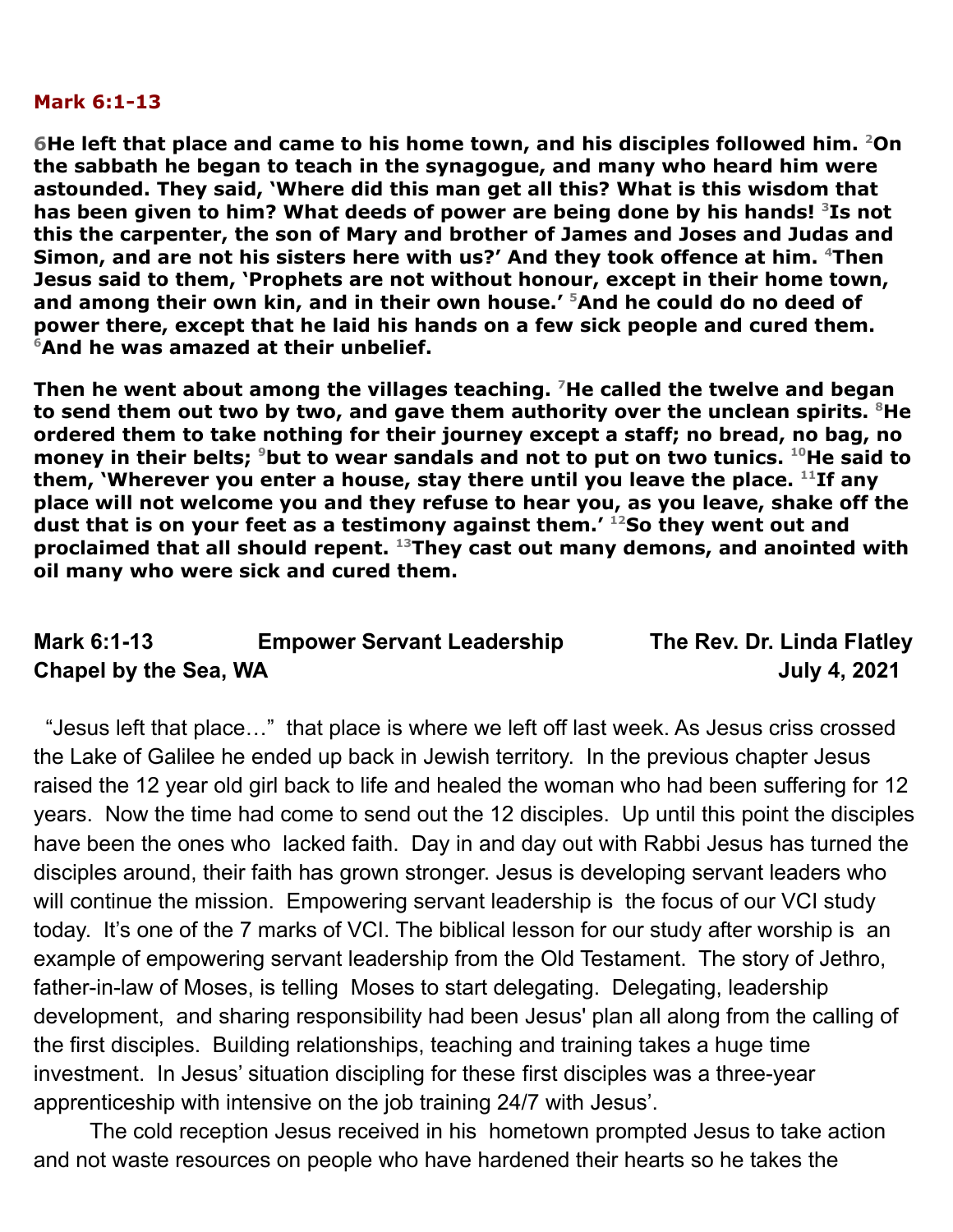disciples on tour around other villages and gave them authority to go out in pairs preaching and teaching.

Jesus had returned home primarily to visit mom and the rest of the family: James, Justus, Judah, Simon and the unnamed sisters. Joseph may have died many years previous to this and that event may have been one of the reasons Jesus lived at home until he was 30 years old to provide for his mother.

Familiarity within his family has grown around love and care for each other.

Familiarity in the community on the other hand has bred contempt. The people in his hometown have heard of his great deeds and wonders and were even themselves astounded at his teaching in the synagogue. Then the crowd turned on him and took offense at him. What it something he said? Was it because of his family of origin? The birth status rules of their culture? Was it his claim to be the Messiah that did not meet with their expectation of Messiah?

Their minds could not go beyond the fact that Jesus was a carpenter from Nazareth. The "all too familiar" kept them from seeing the new thing God was doing in their midst. The locals just couldn't see how this kid who grew up in Nazareth could be anything other than the son of Mary. To justify their unbelief they became naysayers with a negative attitude. A spirit of adversity had set in.

The offense is against Jesus. Jesus takes no offense and gives as good as he gets. He always gives better by speaking the truth in love. He quotes a well-known saying from the Jewish and Greco-Roman world, "Prophets are not without honor, except in their hometown, and among their own kin, and in their own house". Jesus could do no deed of power there. Jesus was not only ignored but also rejected just as the people had rejected God's prophets before him.

We all fear rejection. Even sharing the good news of Jesus Christ is so scary for some of us because we fear people will reject us. Some have preconceived ideas of what evangelism is and valid reasons to shy away based on bad experiences of being evangelized ourselves. The very thought can make us uncomfortable. A couple of weeks ago we had a conversation about the "E" word, being an evangelist. I heard a lot of talk about caring relationships and doing good deeds and getting out in community to show God's love and that is right on! Absolutely! We need to take up the Matthew 25 challenge and you are doing that! But if that is all we do then we are just another social services agency. Deeds and words go together: mission and proclamation. Jesus met people where they were, and healed them of their ailments or demons and then pointed them toward relationship with God, the Giver of Life.

Relationships are not easy. Friendships, committed partnerships, marriages, small groups must begin with respectful communication**.** Good relationships require respect and mutual understanding and a mutual sharing. Our most important relationship is with God. Our goal is to grow in God's love not contempt. As followers of Christ when we abide in him we will grow more Christ-like and God will empower us for servant leadership.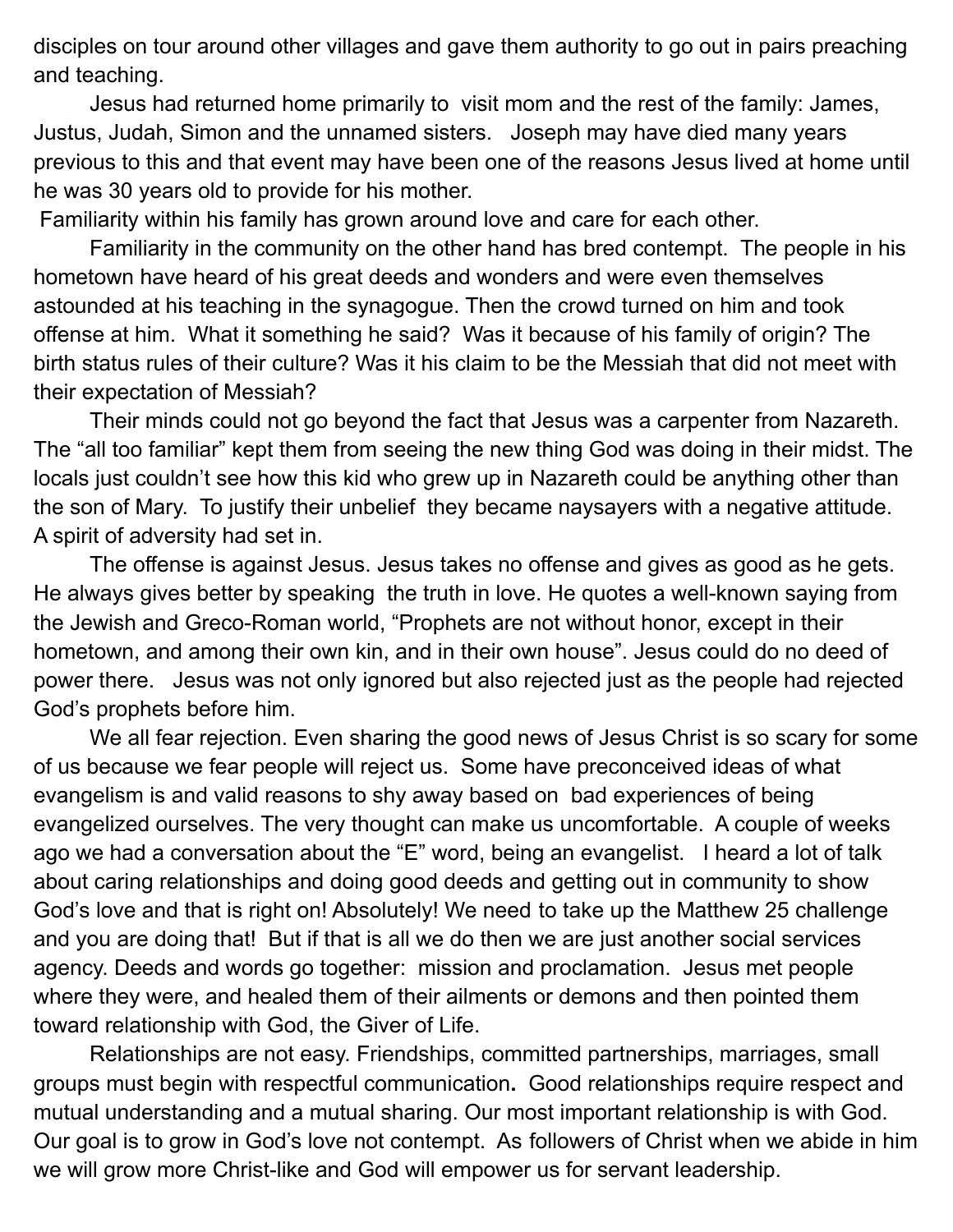In today's lesson the disciples are given clear instructions on how to cope with rejection and are given instruction on the kind of attitude they were to bring to the situation or circumstance. If they were offered hospitality they were to accept it and not hold out for a better offer.

When the disciples were not welcomed but ignored and rejected, when the doors, and eyes, and ears were closed to their message, Jesus told them to shake the dust off their feet. This was a common practice and the law at the time which stated that the dust of a Gentile country was unclean. Jesus is saying if our people are not receptive to your message let them keep their dust. Leave it there or leave them in the dust because there are others who are waiting to hear some good news who will be more receptive.

I have to admit there is something quite satisfying when you shake the dust off your feet in response to rejection. Ever done that? I remember the time I intentionally practiced what I'm calling this body prayer of dealing with rejection. After a couple of interviews with one church I didn't get the job although I was clearly the best candidate so when I left the building, I shook the dust off my feet. I didn't just shake the dust off I stomped with two feet and immediately felt better.

Jesus teaches us how to cope with rejection and keep a positive attitude. When we face rejection,we are not to take the rejection personally. Jesus asks, "Do you want to be healed?" Of course we care and we can continue to pray for healing but the reality is we are dealing with a broken world and a world of hurt that we may know nothing about in our encounters with others.

The disciples went out and proclaimed that all should repent. Repent has different meanings. We've come across this Greek word for repent before: *metanoia*, means turning around, going beyond the mind we have, a redirection, a change in attitude, being open to hearing the good news of God's love.

In our good news conversations this change or repentance happens through the action of the Spirit. And once our mind is changed then we must act in a changed way. Our behaviour must fit the new creation we are in Christ. The deeds must match the words. We are not responsible for how people respond to our acts of compassion, message of good news, and tough love.

We are responsible only for our own faithfulness and obedience to Jesus' teaching.

We cannot give someone faith but let's not be fearful about sharing our faith and the wonderful testimonies we hear when we gather each week. We are not be silent on who Jesus is for us?

On Palm Sunday when Jesus entered Jerusalem and there was much rejoicing he was told to control his disciples, Jesus response was, "I tell you if these should keep silent, the stones will cry out."

God is here and with us wherever we go, we are part of Christ's body we call church. We are invited, and to be inviting, participation. When you are sent from here today to love and serve God do so with good deeds and good words and give the rest to God. Amen.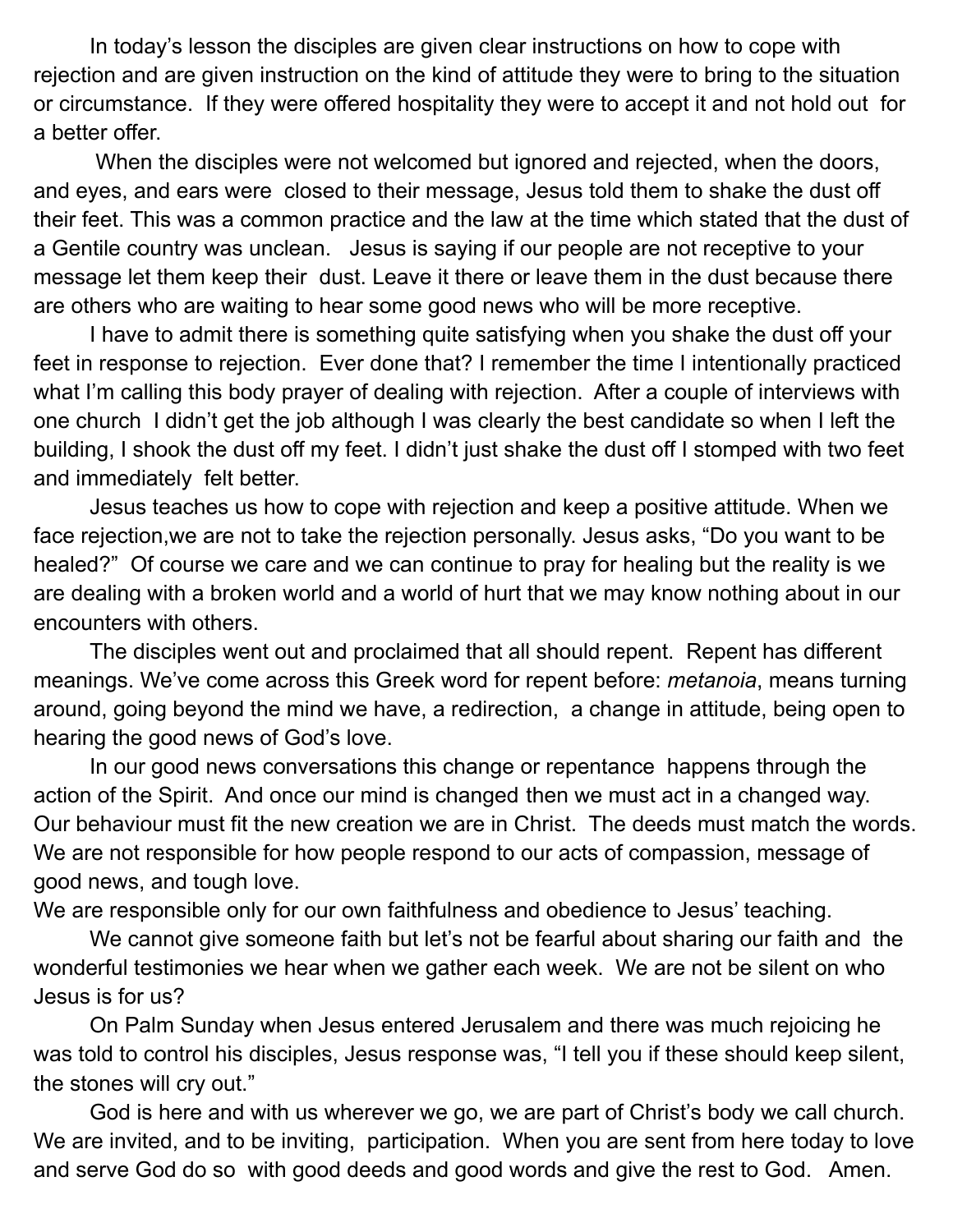Sources: Feasting on the Word, Year B, Vol. 2 The Gospel of Mark by William Barclay New Interpreter's Bible Vol IIX